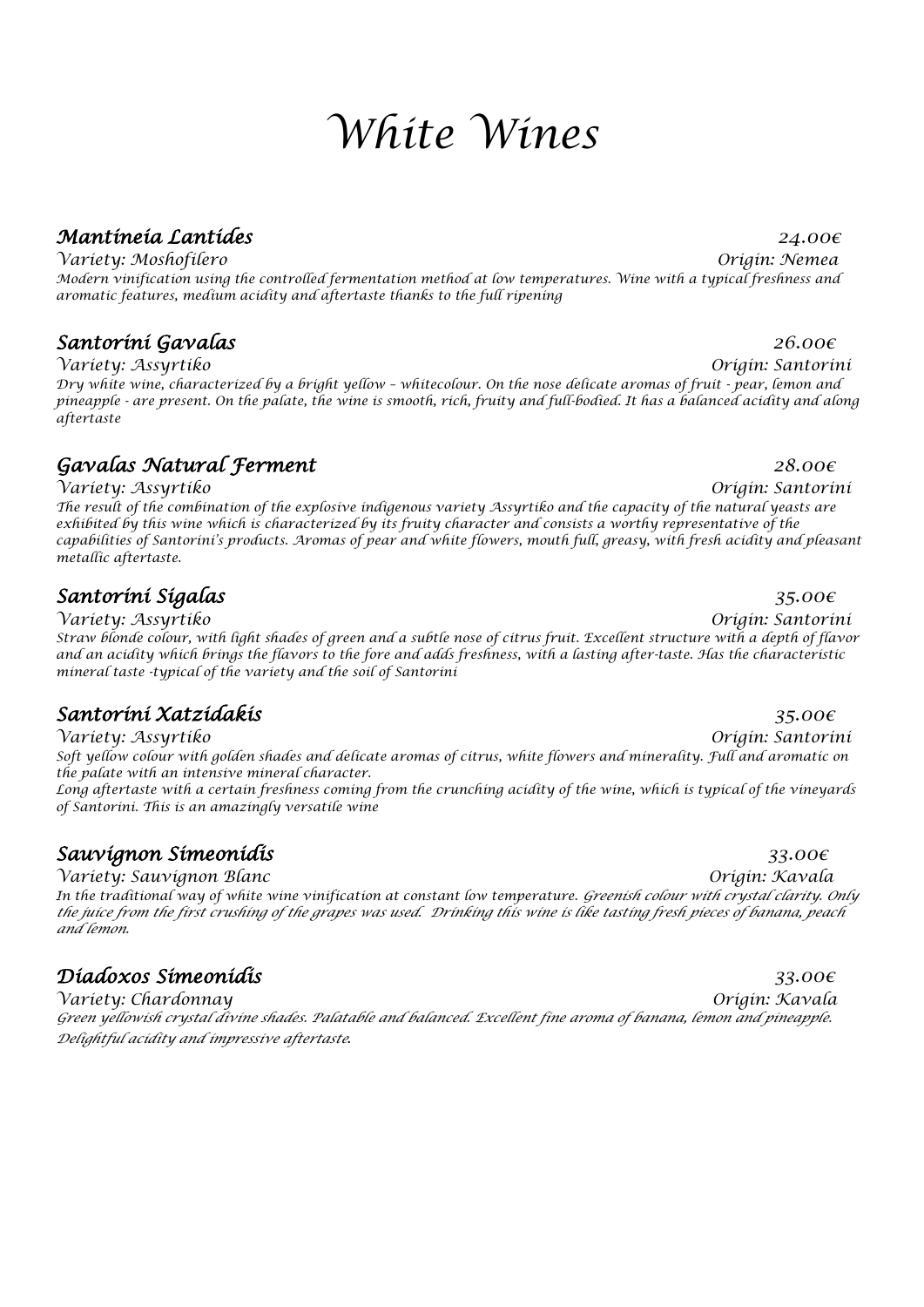### *Chardonnay Karipidis BIO 50.00€*

*Variety: Chardonnay Origin: Thessaly*

*Bright, yellow-straw colour. Beautifully evolved nose of stone, tropical and citric fruits (pear, banana, pineapple and tangerine) combined with barrel-fermented characters (notes of honey, vanilla and bread). Generous and balanced on the palate, with a pleasing texture and persisting fruity-honey aftertaste*.

### *Sauvignon Fume Karipidis BIO 48.00€*

*Variety: Sauvignon Blanc Origin: Thessaly*

*Bright, yellow-straw colour. Beautifully evolved nose of stone, tropical and citric fruits (pear, banana, pineapple and tangerine) combined with barrel-fermented characters (notes of honey, vanilla and bread). Generous and balanced on the palate, with a pleasing texture and persisting fruity-honey aftertaste*.

### *Xatzidakis Nyxteri 38.00€*

*Variety: Assyrtiko Origin: Santorini Yellow golden colour. Aromas of ripe stone fruits, oriental spices and minerality. Great structure with an excellent balance of acidity and tannins. Long aftertaste.*

## *Sigalas Barrel Fume 45.00€*

*Variety: Assyrtiko Origin: Santorini Fermentation in French oak barrels and ageing of the wine with wine lees for approximately 6 months. Bright gold and blonde color, with discreet presence of wood with hints of citrus fruits, full and round refreshing taste with balance, good acidity and long aftertaste with a characteristic minerality*

## *Chateau Julia Lazaridi 35.00€*

*Variety: Chardonnay Origin: Drama Pale, bright, clean yellow green color. Nicely balanced floral, citrus and pineapple bouquet. Velvet soft delivery revealing big punchy flavors of pineapple, lemon and lime balanced out well by plenty of acidity with long and powerful finish*

# $Ovílos$  *45.00€*

### *Variety: 50% Semillon, 50% Assyrtiko Origin: Kavala*

*A wine, yellow-green in color that matures in oak for 8 months. The distinctive aroma of apricot and honey- a characteristic of Semillon- blends perfectly with the notes of citron and lemon from the north-aegean Assyrtiko. A variety of recognizable, distinct aroma integrated with hints of vanilla and dry nuts, elegant, fat with a well balanced acidity structure that results in potential for ageing.*

# $\mathcal{D}'$  Ifestia  $\qquad \qquad$ 30.00€

*Variety: Moscato D'Asti Origin: Limnos Impressive aromas of white fruits and flowers, with acidity that makes seesaw with the sweetness.* Ι*n a mouth soft and easy to drink, with low alcohol and cool, mild foaming. Another Greek semi-sparkling with the character of Moscato d Asti.*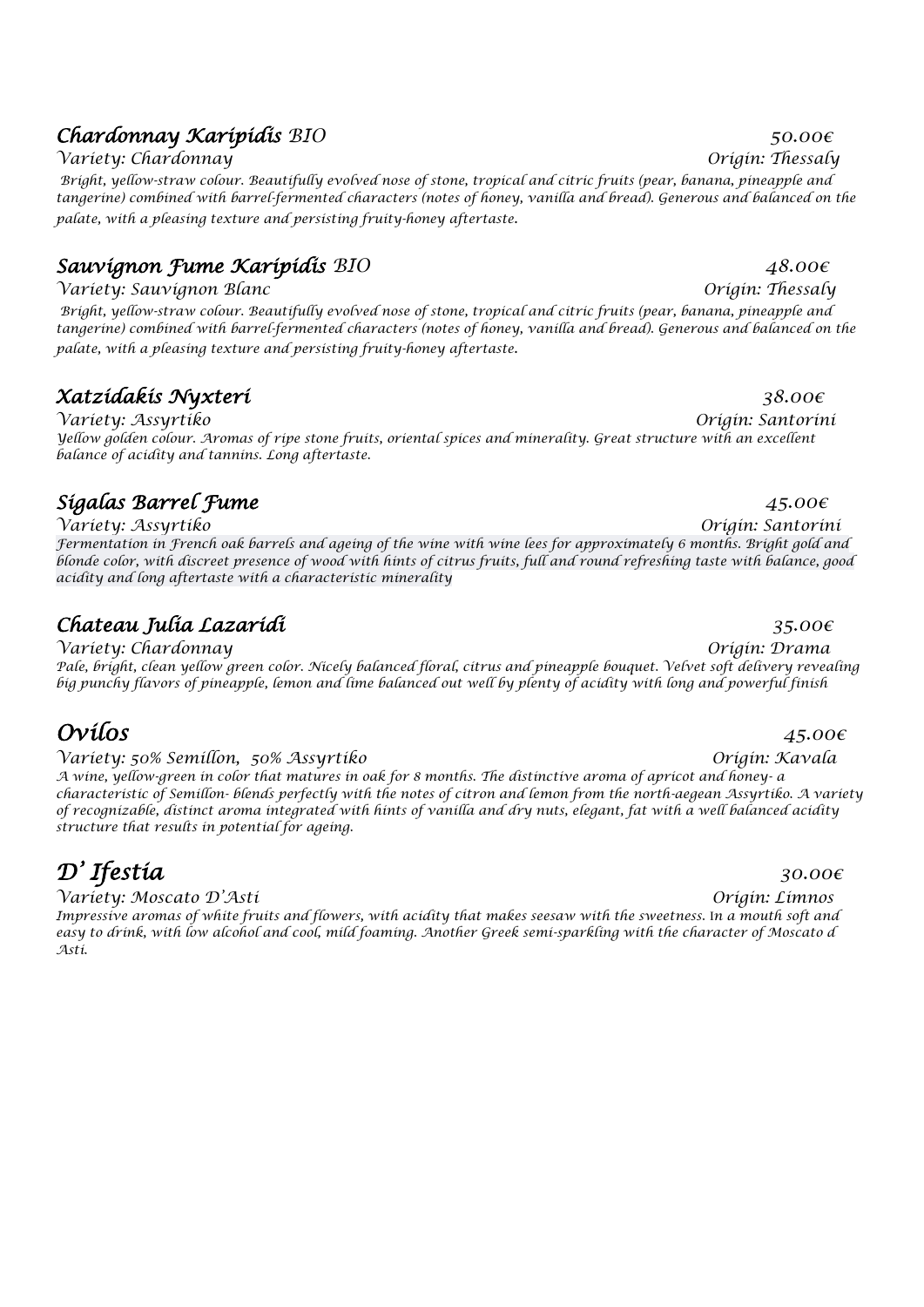# *Red Wines*

## *Nemea Lantides 28.00€*

*Variety: Agiorgitiko Origin: Nemea Red wine vinification method including diffusion and storage in oak barrels for 14 months. Gentle tannins, rich body and a balance between acidity, barrel and fruit.*

# *Cava Lantides 40.00€*

*Variety: Cabernet Sauvignon – 30%, Merlot – 30%, Agiorgitiko – 40% Origin: Nemea Red wine vinification method including diffusion and storage in oak barrels for 24 months up to bottling, followed by storage in wine cellars for a further 12 months. Strong tannins, great body, and a good balance between acidity and alcohol*

# *Aenaon Lantides 35.00€*

*Variety: Merlot Origin: Nemea Red wine vinification method including diffusion and storage in oak barrels for14 months up to bottling, followed by storage in wine cellars for a further 6months. Strong tannins, rich body and high acidity*

# *Mayrotragano Argyrou 70.00€*

*Variety: Mayrotragano Origin: Santorini Mavrotragano is a rare, but very interesting indigenous red variety of Santorini. Bright red color with aromas of gooseberry and cherry. The mouth is round with soft tannins. A variety rich in colors and aromas. The taste is balanced and bodied, with a long finish.*

# *Mayrotragano Santo Wines 38.00€*

*Variety: Mayrotragano Origin: Santorini MAVROTRAGANO grape variety is cultivated in small quantities; however, the cultivation is based on high standards with great care. This varietal wine has aggressive taste, with the aromas of spices and tobacco.*

# *Robust Karipidis 55.00€*

*Variety: Sauvignon Cabernet 65%, Sangiovese 35% Origin: Thessaly Dark purple colour with violet reflections. Intense bouquet of dry fruit and herbals followed by scents of vanilla, coffee and chocolate. Generous in the mouth with pleasing acidity and lively tannins contributing to a "robust" structure. Long and fruity after taste with a touch of floral sense.*

# *Nebbiolo Karipidis 80.00€*

*Variety: Nebbiolo 100% Origin: Thessaly Red colour withe brick-red hue. Intense vegetal aroma (tomato paste) well balanced with fruity (blackcurrant, plum), floral(dried roses) and oaky characters. A medium-bodied wine with nervous acidity, robust tannins, deep and long-lasting flavours.*

# $Ovílos$  *65.00€*

### *Variety: Cabernet Sauvignon 100% Origin: Kavala*

*A deep ruby wine that matures in brand new French oak casks for 18 months and is kept under ideal conditions in the underground cellars of the winery for another 2 years. Complex, clear red fruit, caramel, cedar wood and chocolate aroma with nut and spice notes. Rich, powerful flavor with a full body, a fine structure and characteristic tannins giving this amazing wine its long aftertaste and great ageing potential.*

# $\mathcal{A}$ *fpha One*  $\qquad \qquad$  150.00 $\epsilon$

*Variety: Tannat 100% (4,962 bottles) Origin: Florina Fine, rich, intense. Some black fruit, spices, cassis. Quite complex, very long. Develops in mouth very good. Well paired with rich meat dishes, grilled or with rich sauces, cooked with vegetables, roots and wine. Marinated game, with chestnuts and plums. Full body mature creamy cheeses with intense and full flavor.*